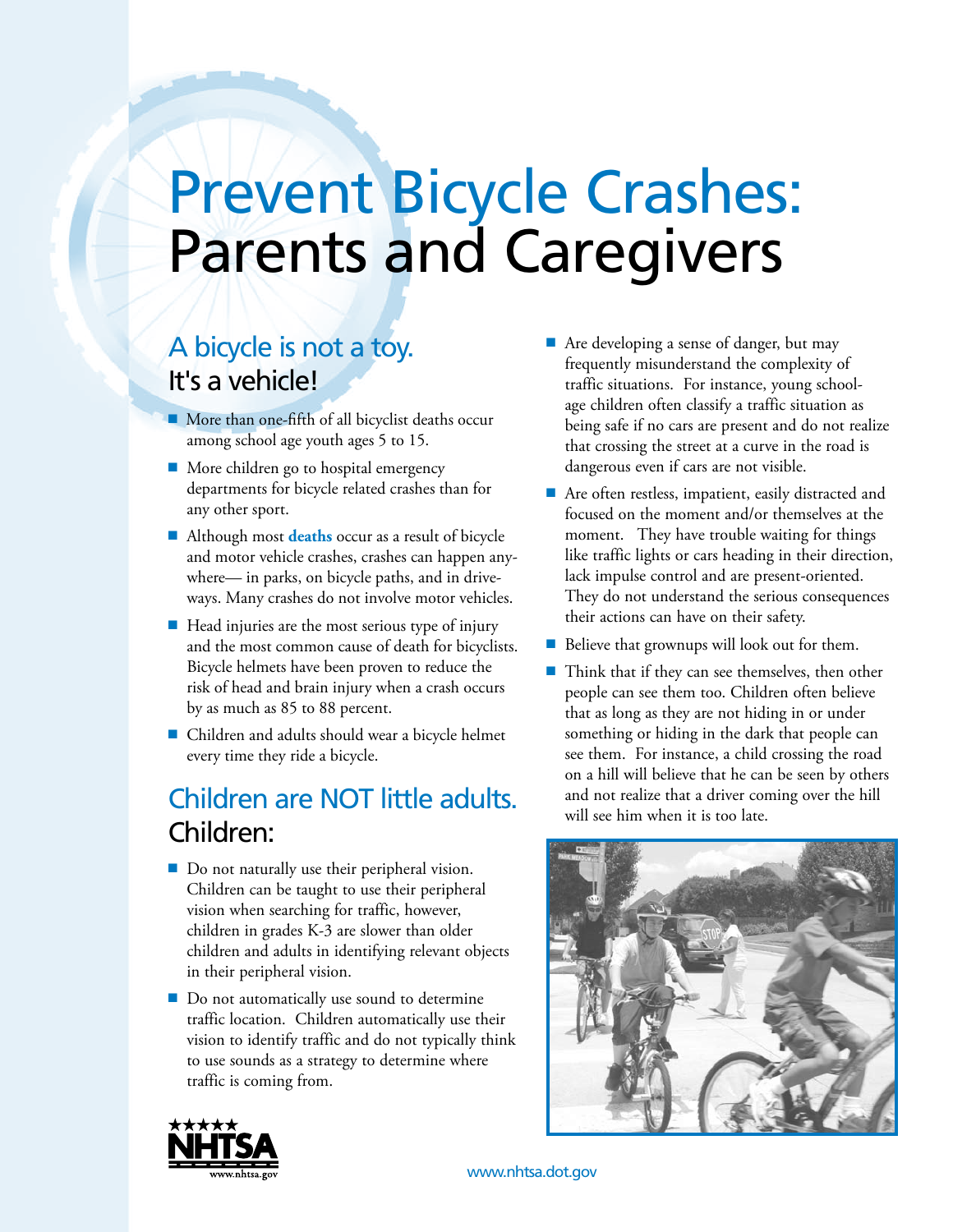# Prevent Bicycle Crashes: Parents and Caregivers

### What Can You Do?

■ Set a good example for children and think of your own safety as well as the safety of your child. Everyone should wear a bicycle helmet and ride safely. For more information see the National Highway Traffic Safety Administration (NHTSA) publication: "Easy Steps for Fitting a Bicycle Helmet" at: **http://www.nhtsa.dot.gov/people/ injury/pedbimot/bike/EasyStepsWeb/index.htm**

In Spanish at: **http://www.nhtsa.dot.gov/people/ injury/pedbimot/bike/EasyStepsSpan/index. htm**

- $\blacksquare$  Check with your driver licensing agency and highway department for booklets that explain State or local bicycle safety rules. For more information see NHTSA publication: "Kids and Bicycle Safety"at: (**http://www.nhtsa.dot.gov/people/ injury/pedbimot/bike/KidsandBikeSafetyWeb/ index.htm**), also available in Spanish.
- $\blacksquare$  Help your child become a better and safer cyclist. Enroll you and/or your child in a bicycle safety education program to gain more on-bicycle skill training. Look for programs in your school, community recreation centers, local or State bicycle coalitions, or through the League of American Bicyclists at **www.bikeleague.org**.
- Observe and consider the uniqueness of your child when teaching bicycle safety.
	- ◆ Establish your rules of where and when your child can bicycle, based on your child's abilities and limitations. Children of the same age may require different levels of supervision.
	- ◆ Apply your observations of your child's behavior out of traffic. Is your child impulsive or a risk taker? Does your child act before thinking or

have trouble switching attention to something important? It is likely your child's behavior in traffic will resemble behavior out of traffic.

- $\blacksquare$  Check your child's bicycle for correct fit, properly working parts, and reflectors.
- Most bicycle crashes are due to falls. Teach children in your care to: tie their shoe laces so they don't get caught in the chain, look for and avoid hazards on the ground (toys, pebbles, potholes, etc), and to keep both hands on the handlebars.
- Teach your child to look left-right-left before entering the roadway or intersection.
- $\blacksquare$  Avoid riding at night, as drivers often miss seeing cyclists. If riding at night or in low light conditions is unavoidable, make sure you and the child in your care are visible by wearing bright colored clothing, reflective gear and white head lights plus red rear reflectors.
- $\blacksquare$  Never allow a child to ride a bicycle while listening to audio headphones; they obstruct their ability to hear and pay attention to traffic.
- $\blacksquare$  Teach defensive riding including always looking out for others; many drivers do not look for bicyclists.
- $\blacksquare$  Children nine years of age and younger, are not able to identify and adjust to many dangerous traffic situations, and therefore, should not be allowed to ride in the street unsupervised. Children who are permitted to ride in the street without supervision should have the necessary skills to safely follow the "rules of the road."
- $\blacksquare$  Teach children to use proper hand signals to let other road users know their intentions.